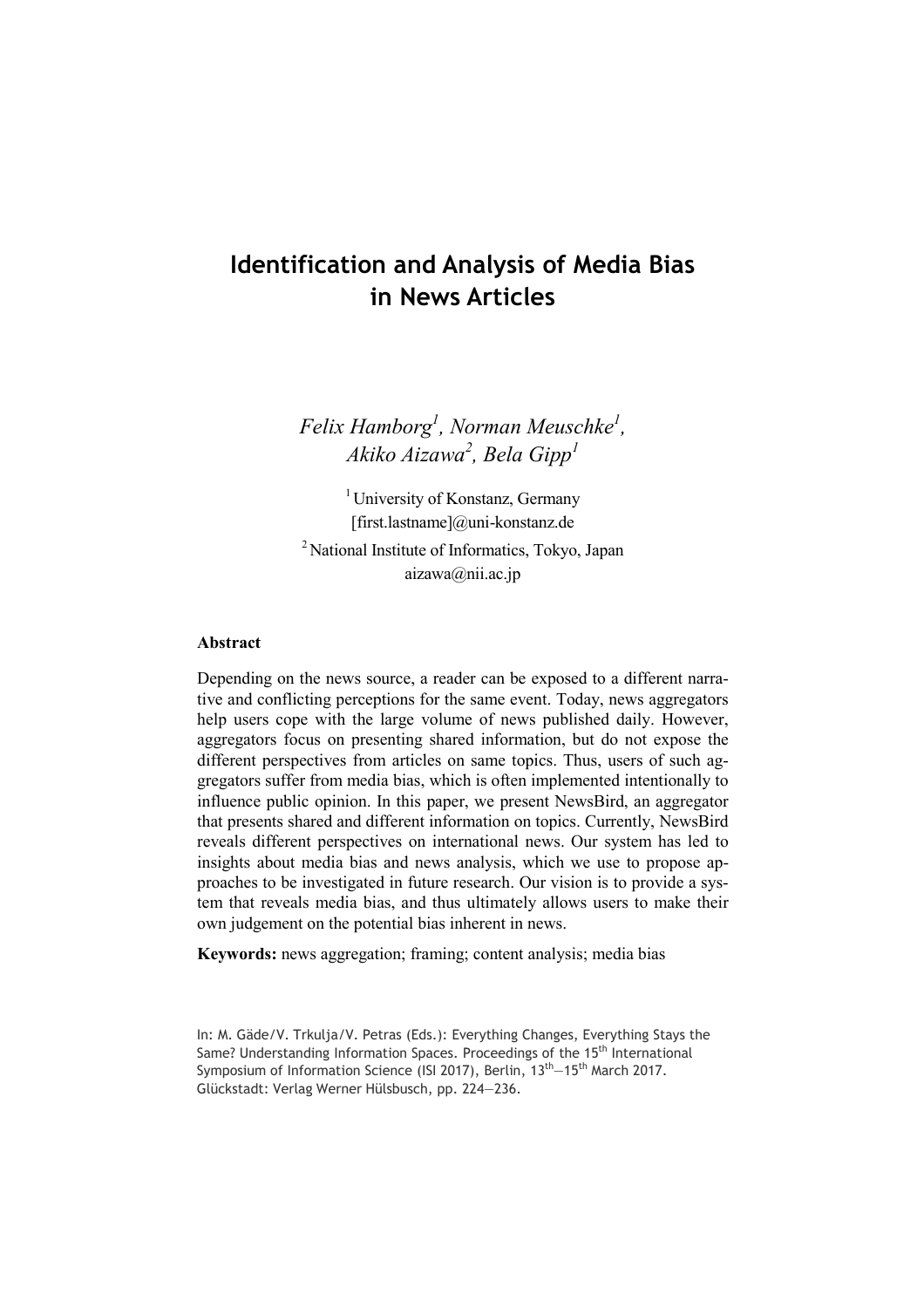## **1 Introduction**

The Internet has allowed people to gather knowledge, form their own views, and engage in society (Mossberger, Tolbert & McNeal, 2007). Unrestricted access to unbiased information is crucial for understanding current topics. News articles are the primary source of such information, and thus of particular importance. However, the coverage of media outlets often exhibits a bias, commonly called *media bias*, e.g., due to influencing factors such as the ownership and the source of income of the media outlet, as well as political interference, lobbyism, or ideological focus (University of Michigan, 2014). Not only developing countries, but also developed nations are subject to media bias, e.g., in the USA six corporations control 90% of the media (Insider, 2014), which results in a high chance of media manipulation (Esser, Reinemann & Fan, 2001). Trust in media is at a historical low. Less than half of the readers in USA trust media and think it is objective (GALLUP, 2015). Table 1 shows different headlines of two news articles reporting on the same event from 7 November 2014, during the Ukraine crisis.

*Table 1: Different headlines about the same event* 

| Publisher  | <b>Headline</b>                                                                |
|------------|--------------------------------------------------------------------------------|
|            | (CNBC, 2014) Tank column crosses from Russia into Ukraine: Kiev military       |
| (RT, 2014) | Moscow to Kiev: Stick to Minsk ceasefire, stop making false<br>invasion claims |

While Western media, such as CNBC, reported that Russian tanks crossed the Ukrainian border, Russian media, such as RT, primarily portrayed these reports as false claims or did not report about the event. The content and tone of the two articles differs just as strongly as the two headlines suggest. We assume that readers' perceptions of the actual event will differ significantly depending on which article they read.

Also, consider the following headlines of the *same article* published in the New York Times (NYT). The NYT author has covertly altered the article, including its headline, from mainly complimentary (first row) to criticizing back then U.S. president candidate Sanders (second row, which is online now).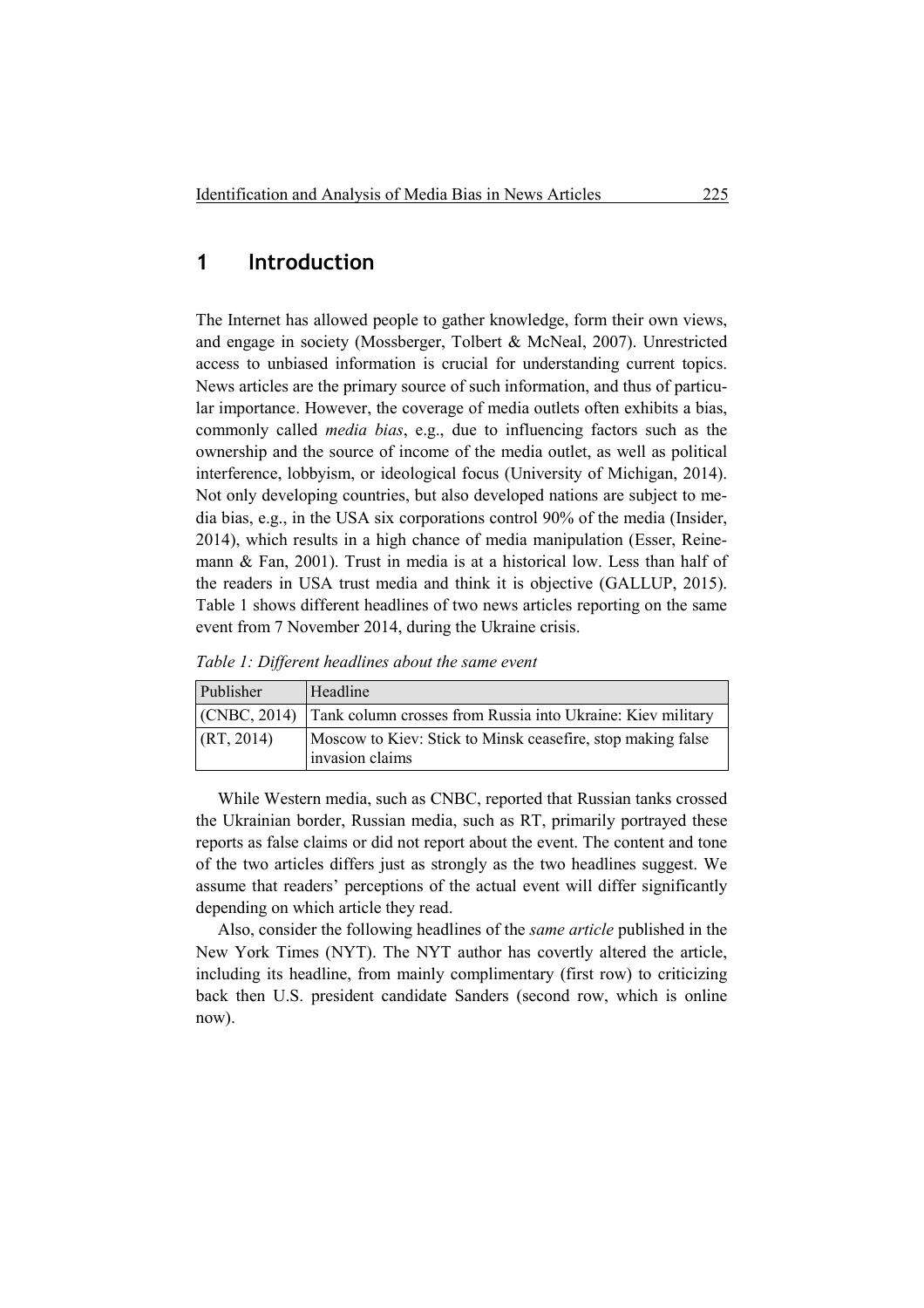*Table 2: Different headlines of the same article* 

| Publisher         | Headline                                                   |
|-------------------|------------------------------------------------------------|
| (Steinhauer,      | Bernie Sanders Scored Victories for Years Via Legislative  |
| 2016a)            | Side Doors                                                 |
| (Steinhauer,      | Via Legislative Side Doors, Bernie Sanders Won Modest Vic- |
| 2016 <sub>b</sub> | tories                                                     |

The author also rewrote several sentences, which initially had a positive tone, to subsequently reflect a dismissive tone. For instance, they removed a complimentary quote on his "very successful strategy", and replaced it with a paragraph criticizing Bernie Sanders.<sup>1</sup>

Reading articles that portray different perspectives on an event helps broaden the narrow and distorted perspective induced by media bias. News aggregators, such as Google News, enable readers to quickly get an overview of the large news landscape. However, most readers only consult a small subset of the available set of sources (Newman, Levy & Nielsen, 2015). Reasons include the overwhelming number of sources, language barriers, or out of habit. Established systems provide no support for showing the different perspectives within related articles. Recent efforts aim to fill this gap and reduce the effects of media bias, but suffer from practical limitations, such as being fine-tuned to one news category, or relying heavily on user input (Munson, Zhou & Resnick, 2009; Park et al., 2009).

After giving an overview of media bias, news aggregation, and news analysis, we introduce research questions that are motivated by weaknesses of state-of-the-art systems to support users' awareness of media bias and its mitigation. Afterwards, we discuss approaches that address these questions. Finally, we present *NewsBird*, an aggregator that focuses on identification and presentation of shared and different information to reduce media bias effects.

 $\overline{a}$ 

<sup>1</sup> The early version was preserved by the Wayback Machine (Murphy, Hashim & O'Connor, 2007) available at https://archive.org/web/.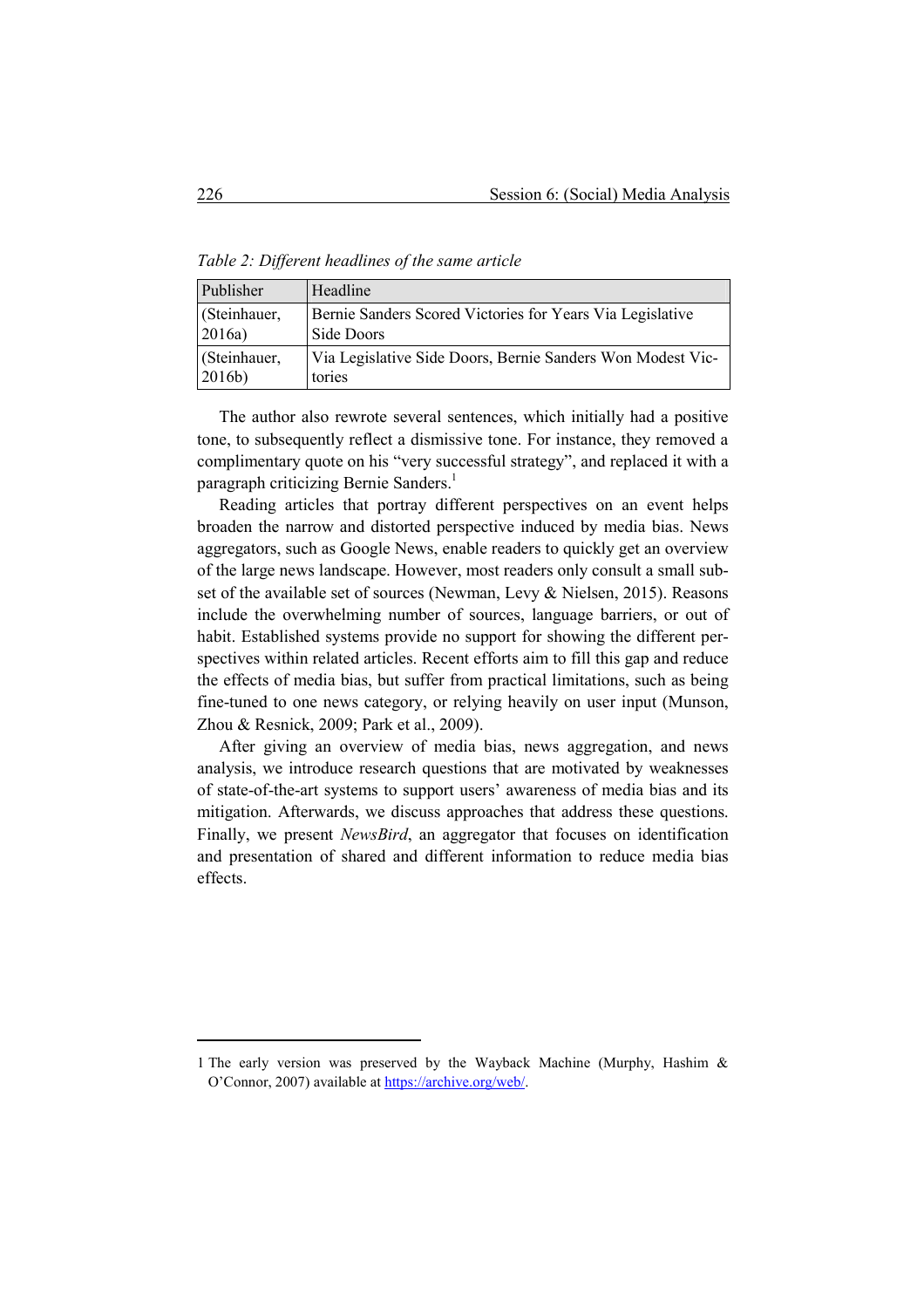# **2 Related work**

One of the main effects of media bias is the change of people's awareness and perception of topics (Siemens, 2014), which becomes critical for public issues, such as elections (Bernhardt, Krasa & Polborn, 2008). Reasons for biased news coverage range from intentional bias, e.g., governments and companies influencing publishers in their favor (Besley & Prat, 2002), to rather unintentional bias, e.g., due to the influence of *news values* (Harcup & O'Neill, 2001). One popular example is the NYT's preference for U.S. president candidate Hillary Clinton, which may have resulted for instance in the changes illustrated in table 2. Due to the journalistic requirement of objectivity, media bias is typically rather inconspicuous (Park et al., 2009), e.g., bias is embodied through story selection or placement (front-page story vs. on another page) or word choice ("coalition forces" vs. "invasion forces").

The workflow of news aggregators typically includes article crawling and extraction, summarization of related articles, and visual presentation (Evans, Klavans & McKeown, 2004). However, none of the established systems focuses on revealing differences among related articles (Park et al., 2009). Thus, their users may remain unaware of media bias and possibly different perspectives (Bui, 2010; Wanta, Golan & Lee, 2004).

Recent research efforts have attempted to fill this gap, and aim to reduce the effects of media bias. For instance, *NewsCube* divides a group of related articles using extracted keywords and hierarchical clustering. The resulting subgroups represent different semantic propositions of the main topic (Park et al., 2009). Another approach makes use of users' feedback, who set articles in relation to one another (Park et al., 2011). *Sidelines* counts links from pre-categorized blogs, e.g., liberal vs. conservative, pointing to an article to determine its political orientation. Afterwards, it selects politically opposing articles (Munson et al., 2009).

While these and other systems can reduce the effects of media bias by broadening readers' understanding of news topics, they suffer from several practical limitations. First, they are restricted to the analysis of one news category, i.e., politics (ibid.; Park et al., 2009). Additionally, some of them rely on manually built knowledge bases (Munson et al., 2009; Park et al., 2011).

A major reason for the difficulty of aggregators to show the effects of media bias is that current NLP methods perform especially poorly in identi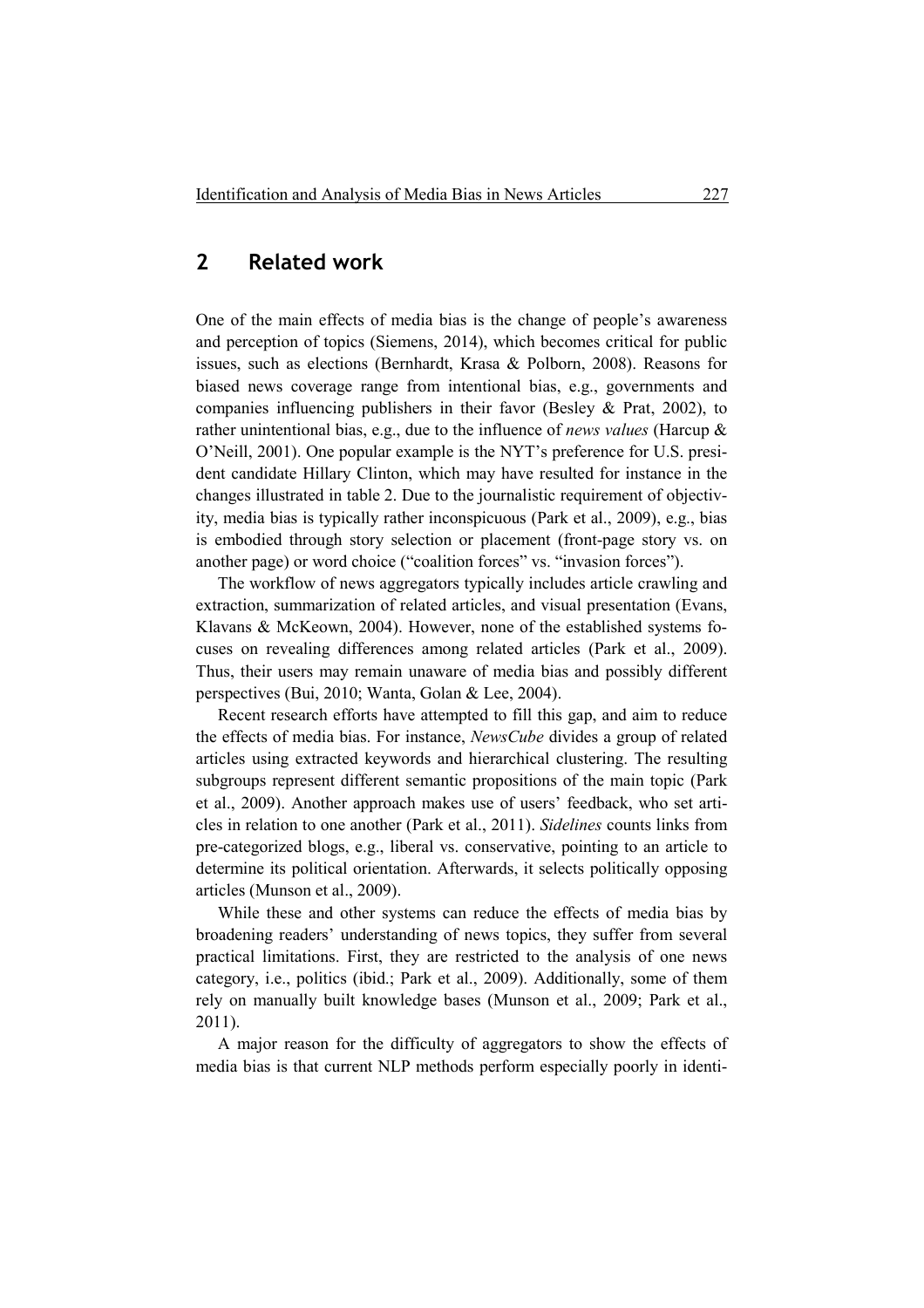fying semantic differences in news (Park et al., 2009). In summary, classic NLP techniques that commonly rely on statistics "[…] are just a first step towards natural language understanding" (Cambria & White, 2014). This makes the analysis of news challenging, since semantic differences are often encoded subtly due to journalistic objectivity (Gauthier, 1993).

# **3 Research questions**

This section derives the motivation and goals of our research from the findings of our literature review, which was briefly summarized in section 2. Afterwards, we discuss approaches to address our goals. While the proposals from this section are goals and future work, section 4 describes the current system.

#### **3.1 Research motivation**

The fundamental question that motivates our research is how a news analysis system can help users to become aware of media bias and thus reduce the effects of unidentified media bias. While news aggregators do not focus on exposing media bias, aggregators are still a first step in this direction given that they allow users to quickly get an overview of the news landscape. We envision a system that reuses news aggregation design and methods, but is additionally capable of the following:

- (T1) Reveal which news outlets portray which perspectives on what topics.
- (T2) Abstract and aggregate higher level knowledge from (T1), e.g., present possible factors that influence coverage. For instance, different inte rests in different countries or who is the owner of an outlet.
- (T3) To identify copy-editing and undocumented article changes: enable temporal and contextual analysis of topics to reveal which publishers are influenced by others and how.
- (T4) Provide a platform for users to collectively view and read different perspectives on topics, set publishers in relation, and judge their objec tivity, currentness, etc. Such relations could express publishing (dis-) similarity or copy-editing flows.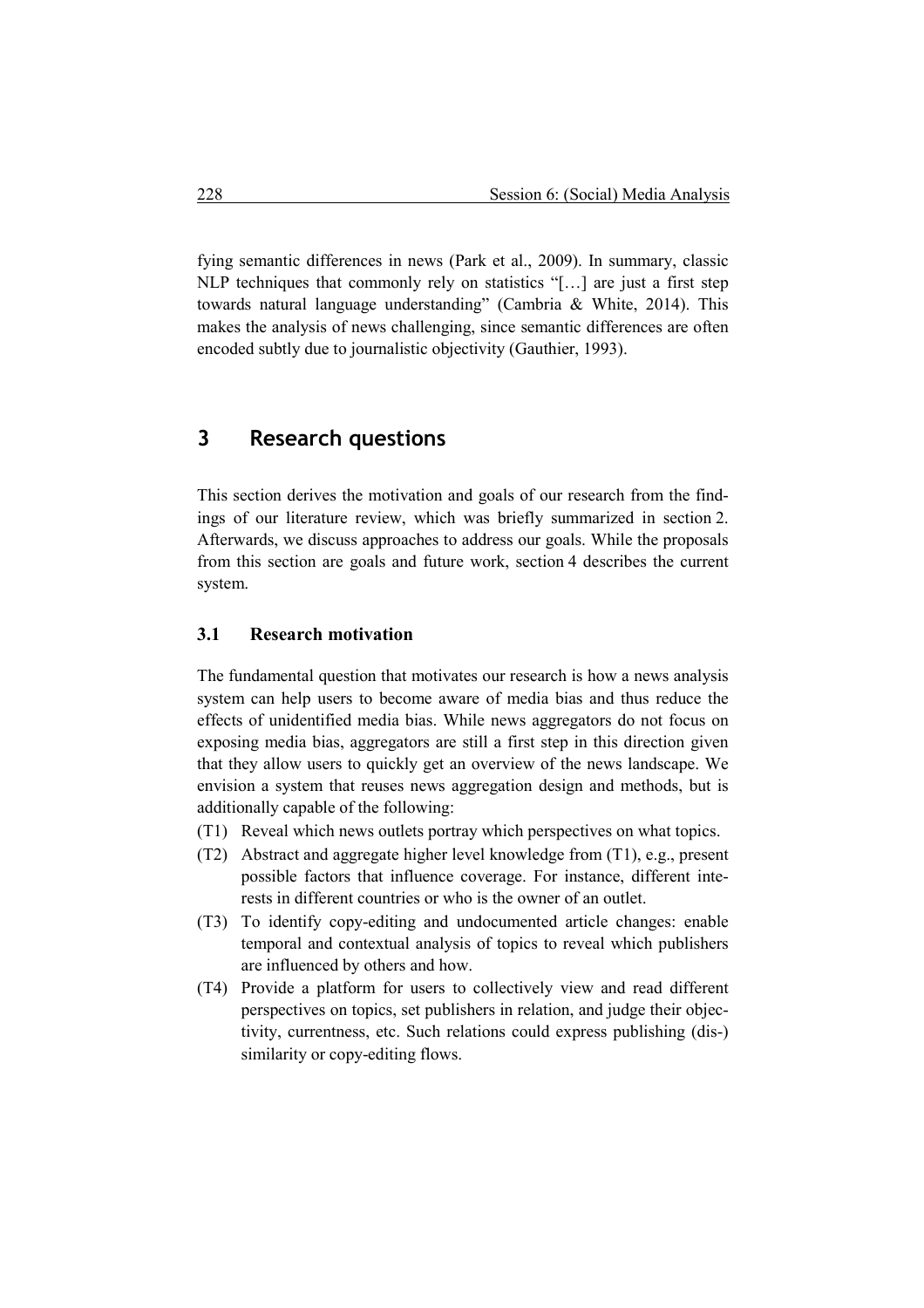#### **3.2 News overview**

Figure 1 depicts a visualization for a single topic that addresses (T1) from section 3. The upper section briefly summarizes the news topic similar to established news aggregators. The lower section of the view shows the most contrasting perspectives from articles on the selected topic. For geo-based news, such as international topics, a world map (right) visualizes from where these views originate. For other news categories, we will research further supporting views. Information related to (T2) will also be displayed in this view to help users identify the context of this topic and the presented perspectives, e.g., the news outlet that portrays a critical perspective on a green energy topic is owned by a company affiliated with the oil industry.

| <b>News</b><br>Image                                                                                                                               | <b>Headline: This text is short and</b><br>also informative<br>Lead Paragraph: Typically the first<br>paragraph of a news article, which contains<br>some more detailed information. |                |  |
|----------------------------------------------------------------------------------------------------------------------------------------------------|--------------------------------------------------------------------------------------------------------------------------------------------------------------------------------------|----------------|--|
| Source, e.g., publisher                                                                                                                            |                                                                                                                                                                                      | color matching |  |
| Summary from a contrary sub-group [Source]<br>This summary shows different information [Source]<br>This summary refutes the first summary [Source] |                                                                                                                                                                                      |                |  |

*Fig. 1* News topic view for broadened news understanding

#### **3.3 Analysis of news development and relations**

We propose a second visualization depicted in figure 2 to analyze temporal and contextual relations between articles, such as if one article is mainly copyedited from other previously published articles, and if yes, from which article, and which sections were copied or changed. The visualization also shows how an article's content and tone changes over time (cf. semi-transparent popup in fig. 2). This way, our system would help to identify cases of undocumented changes, as shown in table 2. To prove such changes, we plan to use decentralized trusted timestamping (Gipp, Meuschke & Gernandt, 2015).

The visualization in figure 2 addresses (T3). Such dependencies are not visible in current aggregators. The visualization would enable users to explore the origins of an article, i.e., from which an article may have been derived. Each article is represented with a colored box. Dependent articles, e.g., copyedited from another, are connected with a line and colored in a similar shade.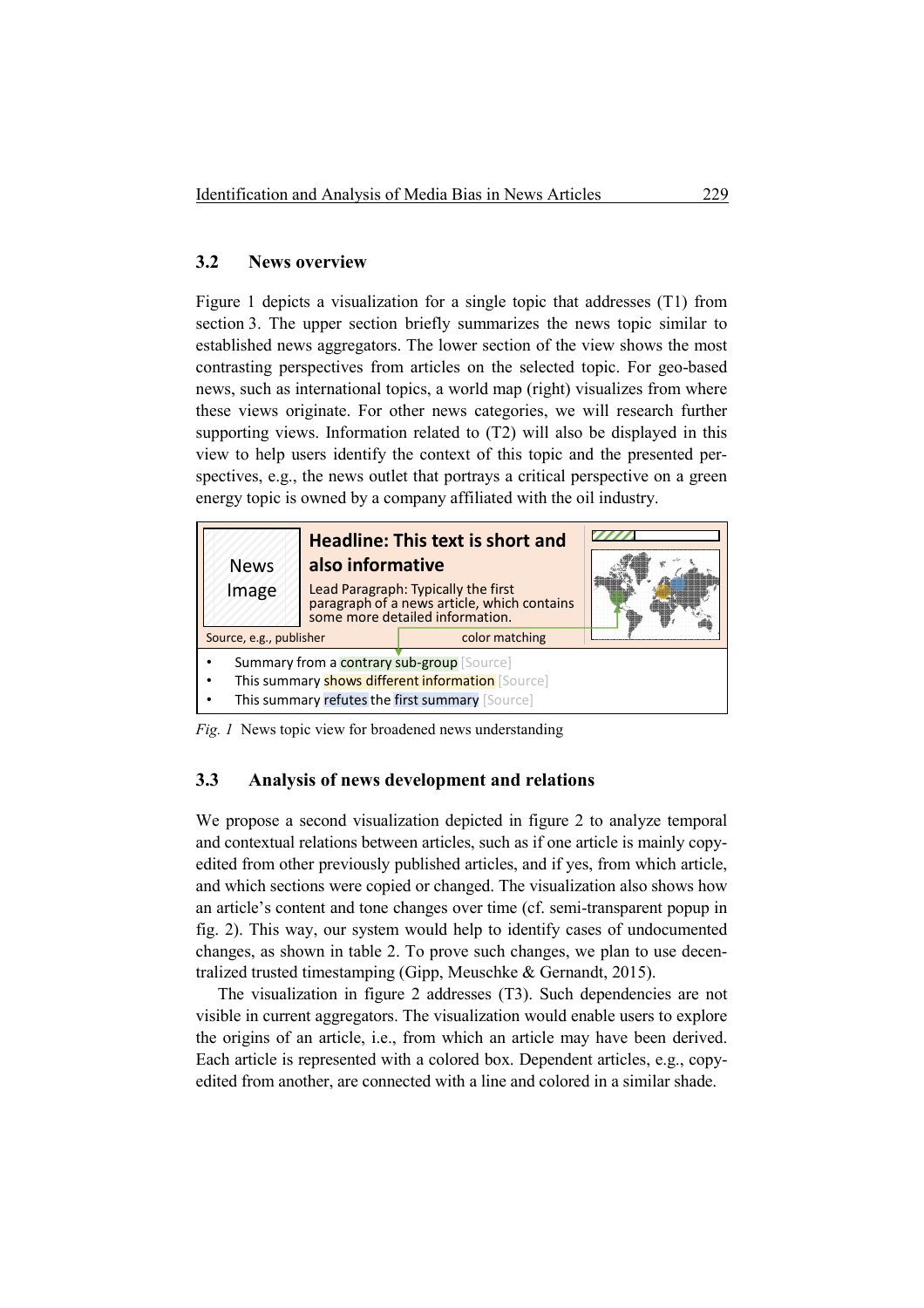

x-Axis can be arranged by geographic position / timezone, clustering based, ...

*Fig. 2* Visualization for temporal and contextual analysis

#### **3.4 General design of the news analysis**

To acquire the information necessary for previously described visualizations, we propose a design that enables the system to analyze any news category, such as international news, finance, etc. While following the typical aggregator workflow (cf. sect. 2), we insert an additional task after topical grouping: *group refinement*. The goal of this task is to refine a group of related articles into subgroups that have a maximized expected diversity, i.e., represent different perspectives on the topic. Our hypothesis is that for each news category there is at least one *dimension* that achieves high diversity among resulting subgroups created by that dimension, e.g., in international news or conflicts often the involved countries have different perspectives on the topic as was demonstrated in table 1. We want to investigate for other categories which dimensions are effective in splitting articles into diverse subgroups.

Figure 3 depicts the system's group refinement workflow, which takes a group of related articles and finds subgroups that have a maximized expected diversity, estimated by the *d-score*. First, our system generates subgroup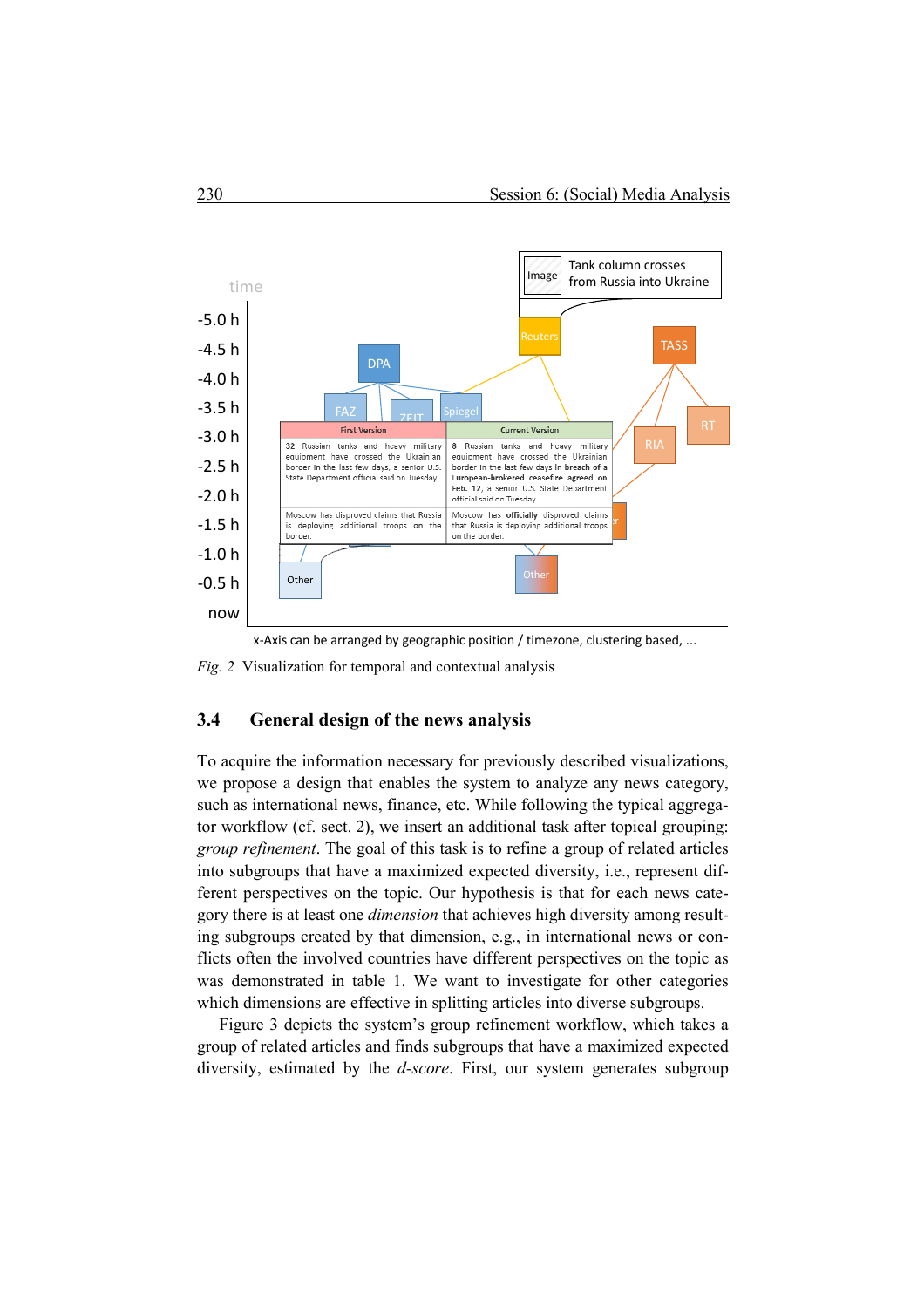candidates for each dimension. The system estimates the subgroups' diversity using the d-score, for which it uses user-provided relations and a method we will term *document similarity analysis* (DSA). DSA measures the semantic (dis-)similarity between two documents by comparing features such as extracted keywords, syntax, hyperlinks, images, and other elements common to news. We will gather user-provided relations directly in our system by facilitating such feedback (Park et al., 2011). Users can provide publisher and article relations, and quantified information on news, such as rate their objectivity and currentness (T4) (cf. ibid.). Finally, our system selects subgroups that yield the highest d-score. The results are then presented in one of the presented visualizations.



Diversified Subgroups

*Fig. 3* Group refinement workflow

# **4** *NewsBird***: Different perspectives in international news**

We developed NewsBird as a news aggregator that additionally addresses the goals described in section 3.1. Our aggregator shows both the shared and the opposing perspectives expressed in topically related news articles. NewsBird currently focuses only on international news, which we consider a prime example of media bias as displayed in table 1 and figure 4. We plan to general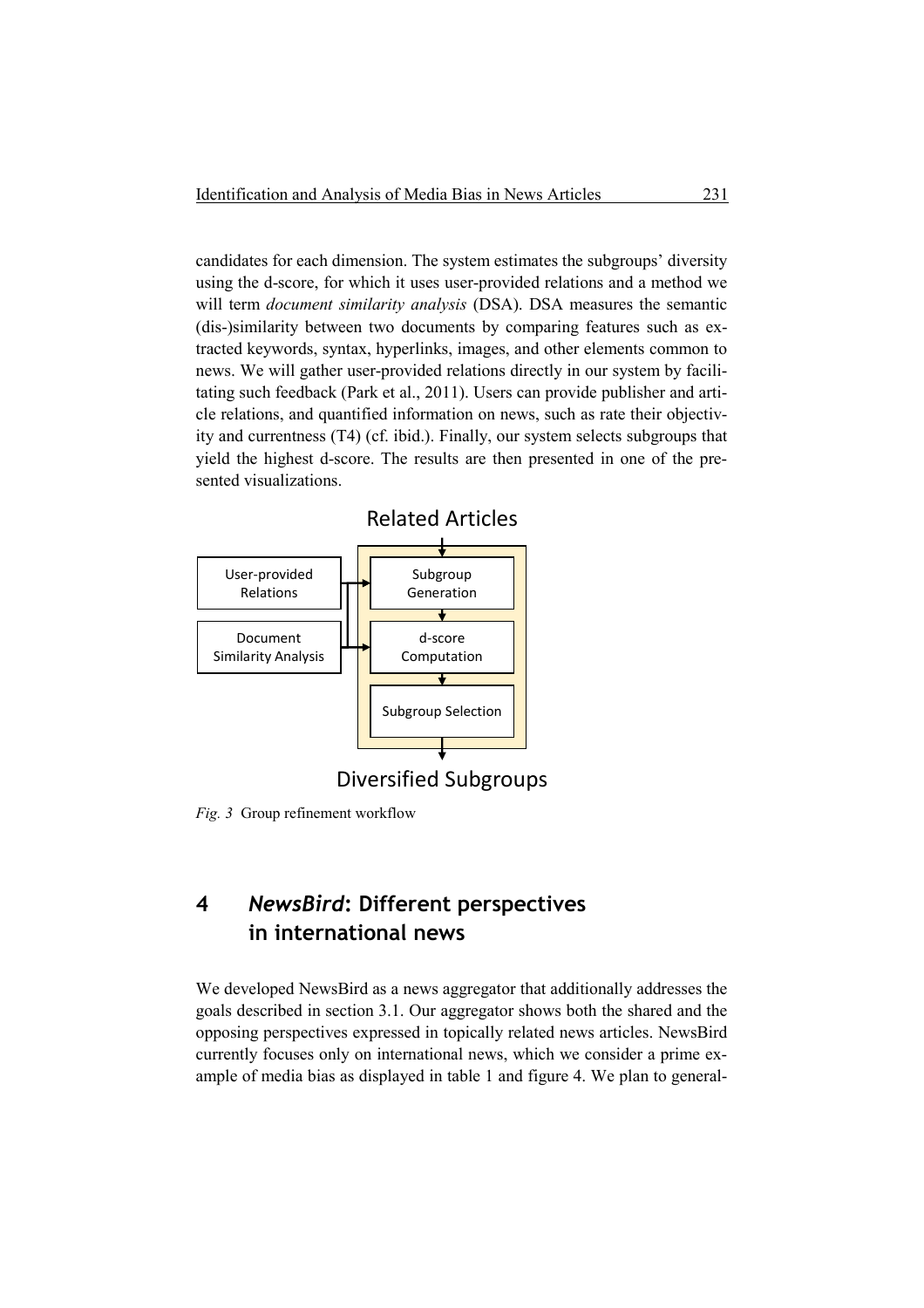ize the design to support further news categories, and add visualizations that help users investigate the effects of media bias and get broad news understanding (cf. sect. 3). Therefore, we will use the findings we obtained during the development of the prototype and from an expert case study.

Figure 4 depicts NewsBird's design, which is built around the idea of analyzing and visualizing news topics in a matrix to reveal their differences. In a onetime or regular process, the first two stages *data gathering* and *articles extraction* are performed to create or update the database by insertion of news articles. We used a non-disclosed dataset that contains 1.6 million articles gathered from almost 4,000 publishers from over 100 countries in October and November 2014. The dataset stems from the European Media Monitor (Atkinson & Goot, 2009). In future, we plan to use news-please to be able to aggregate and analyze articles reporting on further events (Hamborg et al., 2017).



*Fig. 4* Analysis design of NewsBird

First, in the *visualization* users define the *analysis scope*, which contains query date and two matrix dimensions including their specific values. To support the analysis of international news, NewsBird's dimensions are the *publisher* and *mentioned country*. For instance, the cell of publisher country Russia and mentioned country Ukraine, hereafter denoted with RU-UA, contains all articles that have been published in Russia and mention Ukraine. This way, NewsBird reveals what is stated in which country about another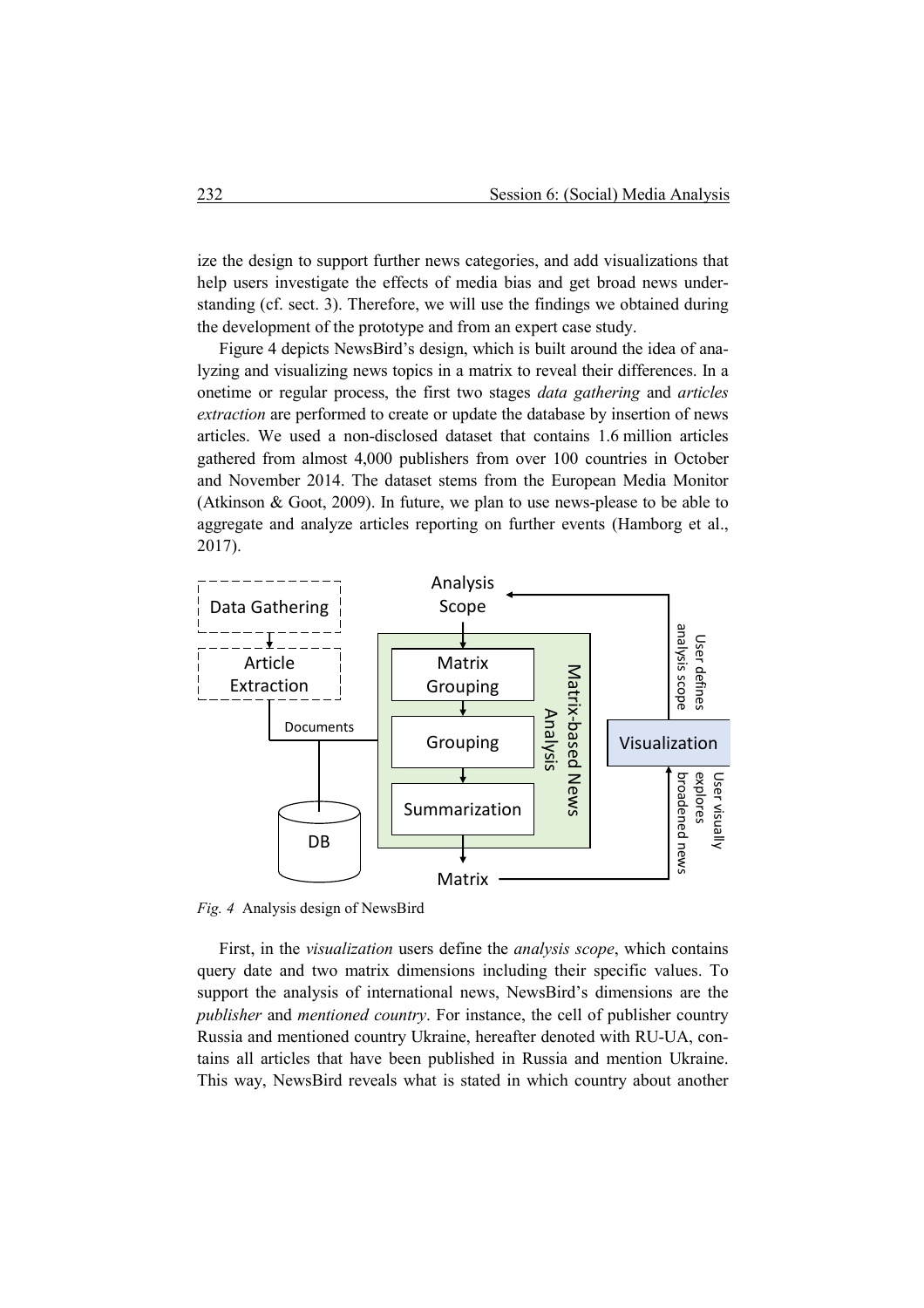country, e.g., RU-UA contains articles a Russian news reader might read about the Ukraine.

The first analysis task is *matrix grouping*, which spans a matrix over both dimensions, creates corresponding cells, and queries articles for each cell. Afterwards, the *grouping* task finds groups of related articles, i.e., which report on the same topic. NewsBird finds these topics and subsequently calculates which articles are related by performing LDA on the articles across all matrix cells. The *summarization* generates summaries for 1) each topic and each cell 2) on all the cell's topics, and 3) for each of the topics of the cell. NewsBird uses the tokens' TF-IDF weights and cumulates them on sentence level.

Finally, NewsBird's *visualization* presents these analysis results to the user. Similar to established news aggregators, NewsBird allows users to get a news overview by showing them a list of topics and related articles. The key difference is our matrix visualization, which enables a comparative news exploration by showing both shared and opposing information in parallel as depicted in figure 5.

|                        |           | UA                                                                                                                    | RU                                                                                                         | GB                                                                                                               | DE                                                                                  |  |  |  |
|------------------------|-----------|-----------------------------------------------------------------------------------------------------------------------|------------------------------------------------------------------------------------------------------------|------------------------------------------------------------------------------------------------------------------|-------------------------------------------------------------------------------------|--|--|--|
| Countries<br>Publisher | <b>RU</b> | <b>Foreign Policy Adviser</b><br>Says Russia<br><b>Committed to Peace</b><br><b>Process in East</b><br><b>Ukraine</b> | Ukraine Crisis,<br><b>Sanctions Against</b><br>Russia Not on G20<br>Agenda in Australia:<br>Russian Sherpa | <b>Cameron Says Britain</b><br>Will Pay Only Half of<br>\$2.6 Bln EU Surcharge                                   | Berlin wall: the<br>symbol of Cold War as<br>an art object                          |  |  |  |
|                        | GB        | <b>Ukraine crisis: Kiev</b><br>accuses Russia of<br>military invasion after<br>,tanks cross border'                   | <b>Tank column crosses</b><br>from Russia into<br>Ukraine - Kiev military                                  | Cameron has warned<br>there wil be a "major<br>problem" if Brussels<br>insists on Britain<br>paying its \$2.6 bn | Fall of the Berlin Wall:<br>,Our tears of<br>frustration turned to<br>those of joy' |  |  |  |
|                        | DE        | Kyiv calls Berlin amid<br><b>Russian incursion</b><br>reports                                                         | Kyiv: 32 tanks enter<br><b>Ukraine from Russia</b>                                                         | <b>Britain allowed to</b><br>halve EU budget bill                                                                | Germany's east still<br>lags behind                                                 |  |  |  |
|                        | US        | Ukraine accuses<br>Russia of sending in<br>donzens of tanks                                                           | Ukraine accuses<br>Russia of sending in<br>donzens of tanks                                                | Britain finds deal with<br>EU over controversial<br>bill                                                         | AP WAS THERE: The<br><b>Berlin Wall crumbles</b>                                    |  |  |  |

Mentioned Countries

*Fig. 5* Comparative news exploration in NewsBird

Figure 5 illustrates the efficacy of NewsBird's visualization on the exemplary topic of the Ukraine crisis from 7 November 2014, which was introduced in table 1. Note how the matrix reveals that media in the analyzed Western countries (rows) primarily reports that Russian tanks have invaded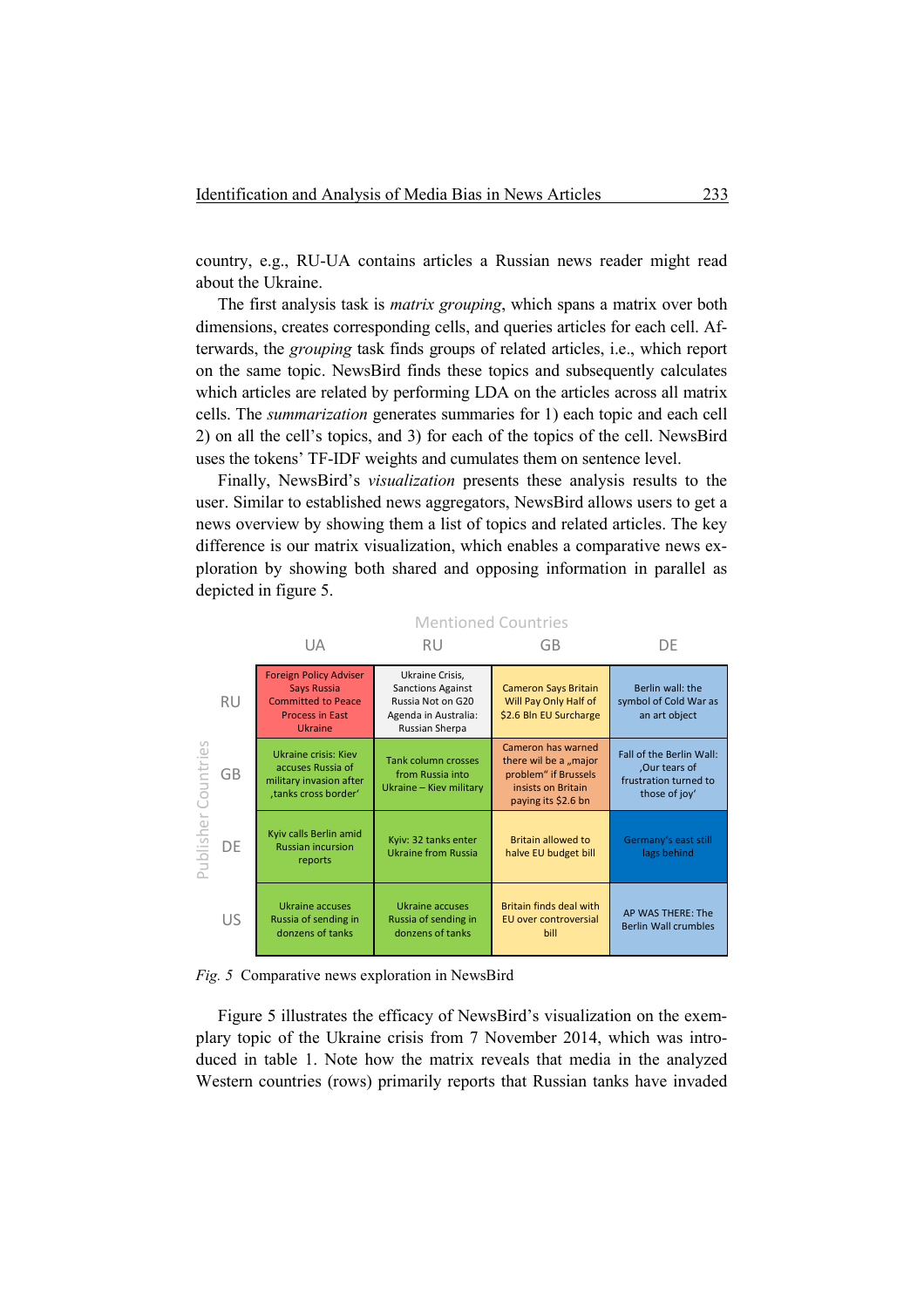Ukraine (in both Russia and Ukraine columns). However, the cell RU-UA shows that Russian media's most frequent topic involving the Ukraine is Russia's commitment to the peace process in the Ukraine.

We conducted an expert case study with one participant where we collected observational and think aloud data as well as information from eye gaze tracking and a follow-up interview to assess the subjective experience. Given the early stage of this project, we were mainly interested in whether users find NewsBird helpful to become aware of media bias and understand resulting differences in news coverage. We used three real-world news scenarios, including the Russian tank invasion on 7 November 2014, which we briefly introduced in section 1. We found that NewsBird enables users to get an overview of the current news situation similarly to established news aggregators. Furthermore, the user reported that using NewsBird he became aware of media bias and how this can lead to differences in news coverage for the first time.

## **5 Conclusion**

In this paper, we introduced NewsBird, a news aggregator that aims to address practical limitations of established systems. NewsBird uses a twodimensional matrix spanned by publisher and mentioned countries. This way, related articles are split into subgroups that have a large expected diversity and reveal differences in news coverage. While the current prototype is limited to the category of international news, our expert case study has shown that NewsBird already enables users to identify the effects of media bias and thus broaden users' news understanding. Furthermore, NewsBird has helped us identify directions for further research. The main goal will be the generalization of the current workflow to further news categories. We proposed multiple concepts for investigation, such as visualizations that reveal article and publisher dependencies, and a method to show temporal and contextual changes in news articles. To implement these aims, we will investigate and enhance NLP methods, e.g., to extract entities from news texts and measure article similarity by using both text and non-text features of news articles. This will help users in identifying and comparing media bias in current news topics, and thus ultimately reduce the effects of media bias in news coverage.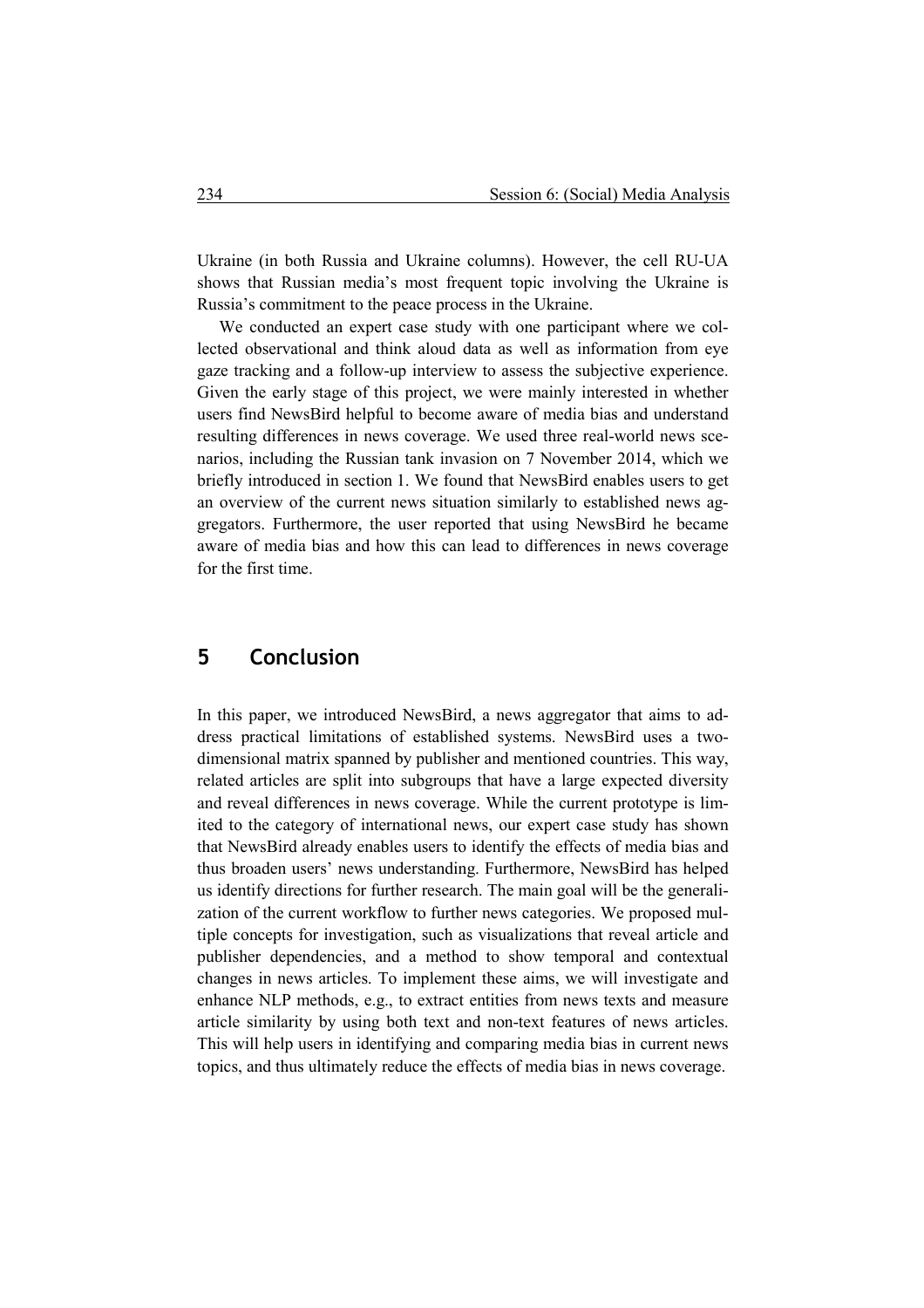## **References**

- Atkinson, M., and E. Van der Goot (2009): Near real time information mining in multilingual news. In: *Proceedings of the 18th international conference on World Wide Web* (pp. 1153–1154). ACM.
- Bernhardt, D., S. Krasa, and M. Polborn (2008): Political polarization and the electoral effects of media bias. In: *Journal of Public Economics*, 92 (5), 1092–1104.
- Besley, T. J., and A. Prat (2002): Handcuffs for the grabbing hand? Media capture and government accountability. CEPR Discussion Paper.
- Bui, C. (2010): How online gatekeepers guard our view: News portals' inclusion and ranking of media and events. In: *Global Media J.*, 9 (16), 1–41.
- Cambria, E., and B. White (2014): Jumping NLP curves: a review of natural language processing research. In: *Computational Intelligence Magazine, IEEE*, 9 (2), 48–57.
- CNBC (2014): Tank column crosses from Russia into Ukraine: Kiev military. http://www.cnbc.com/id/102155038
- Esser, F., C. Reinemann, and D. Fan (2001): Spin Doctors in the United States, Great Britain, and Germany Metacommunication about Media Manipulation. In: *The Harvard International Journal of Press/Politics*, 6 (1), 16–45.
- Evans, D. K., J. L. Klavans, and K. R. McKeown (2004): Columbia newsblaster: multilingual news summarization on the Web. In: *Demonstration Papers at HLT-NAACL 2004* (pp. 1–4). ACL.
- GALLUP (2015): Americans' Trust in Media Remains at Historical Low. http://www.gallup.com/poll/185927/americans-trust-media-remains-historicallow.aspx
- Gauthier, G. (1993): In defence of a supposedly outdated notion: The range of application of journalistic objectivity. In: *Canadian Journal of communication*, 18 (4), 497–505.
- Gipp, B., Meuschke, N., & Gernandt, A. (2015): Decentralized Trusted Timestamping using the Crypto Currency Bitcoin. In: *Proceedings of the iConference 2015*  (to appear). Newport Beach, CA, USA. http://ischools.org/the-iconference/
- Hamborg, F., Meuschke, N., Breitinger, C., & Gipp, B. (2017): news-please: A Generic News Crawler and Extractor. In: M. Gäde, V. Trkulja and V. Petras (eds.): *Everything Changes, Everything Stays the Same? Understanding Information Spaces.* Proceedings of the 15<sup>th</sup> International Symposium of Information Science (ISI 2017), Berlin, 13th–15th March 2017. Glückstadt: Hülsbusch, pp. 218–223.
- Harcup, T., & O'Neill, D. (2001): What is news? Galtung and Ruge revisited. In: *Journalism studies*, 2 (2), 261–280.